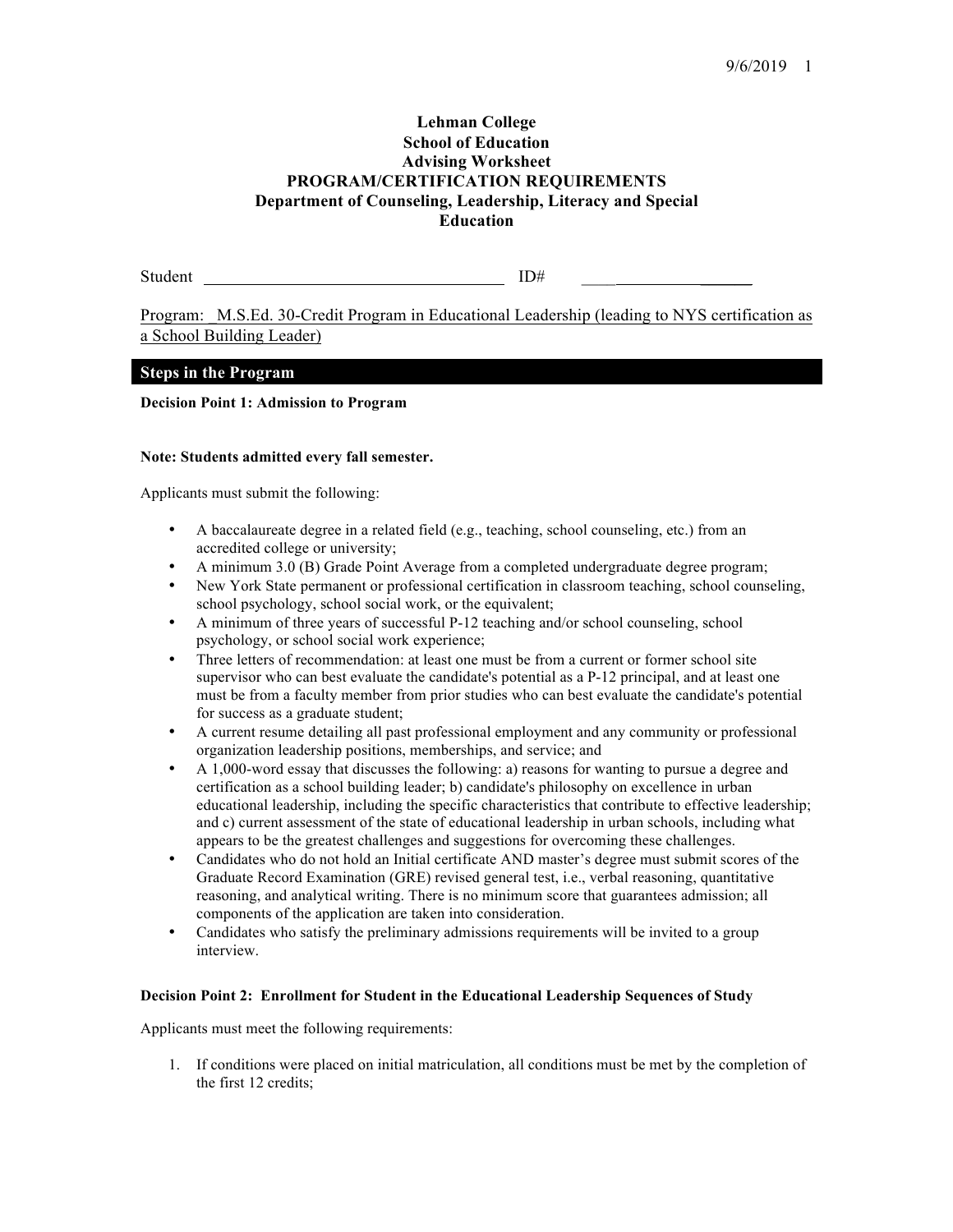- 2. 24 credits in Educational Leadership courses with a minimum 3.0 Grade Point Average, a completed internship supervision agreement signed by the P-12 Internship Site Supervisor, and permission of the Program Coordinator are required prior to placement in EDL 710 (The Leadership Experience I) and EDL 711 (The Leadership Experience II); and
- 3. Demonstrated evidence of ethics, as well as instructional leadership, organizational, administrative, and collaborative skills, through school-based projects.

## **Decision Point 3: Exit Requirements**

Applicants must meet the following requirements:

Notes:

\*\*In order to receive institutional recommendation, by Lehman College, for New York State certification in SBL, students must complete all program requirements and submit proof that all New York State Education Department mandated workshops have been completed.

**\*\***Candidates who apply for initial certification in School Building Leader on or after May 1, 2014, will be required to take the Revised School Building Leader Assessment (SBL) and Educating All Students Test (EAS). Candidates who applied for certification on or before April 30, 2014, but did not meet all the requirements for an initial certificate on or before April 30, 2014, will also be required to pass the Revised School Building Leader Assessment (SBL) and Educating All Students Test (EAS). Please visit the New York State Teacher Certification Examinations website for most updated information about the new tests at https://www.nystce.nesinc.com/.

- 1. Completion of 30 approved graduate credits of study in educational leadership; and
- 2. A minimum grade point average of 3.0 (B); and
- 3. Successful completion of 400 internship hours.

## **Graduate Courses: Degree Requirements**

\_\_\_\_\_\_\_\_\_\_\_\_\_\_\_\_\_\_\_\_\_\_\_\_\_\_\_\_\_\_\_\_\_

See Program Plan (attached).

I have met with this candidate to discuss program/ certification requirements:

Program Coordinator \_\_\_\_\_ Certification Officer \_\_\_\_\_ Other  $\qquad \qquad$ 

I have been advised about the courses that I need to complete my program and certification.

 $\_$  , and the set of the set of the set of the set of the set of the set of the set of the set of the set of the set of the set of the set of the set of the set of the set of the set of the set of the set of the set of th

Candidate Date:

Cc: Candidate **Department** Office of the Dean, School of Education

9/6/19